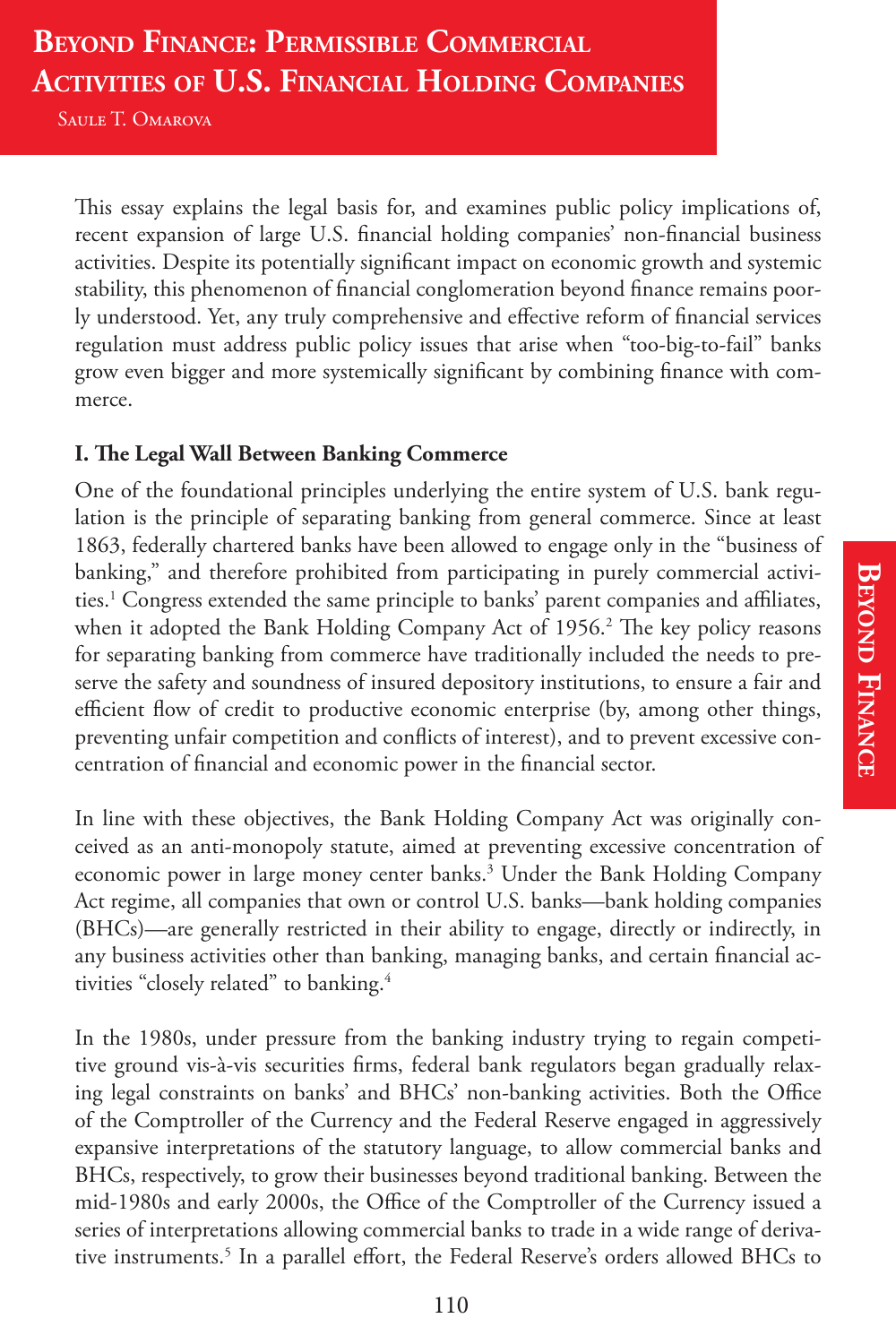underwrite and deal in corporate securities, subject to revenue limitations. Moving beyond pure finance, the Federal Reserve amended its regulations, for example, to permit BHCs to conduct general data processing, storage, and transmission activities, including providing related hardware and other facilities.<sup>6</sup>

#### **II. !e Gramm-Leach-Bliley Act of 1999: !ree Doors in the Wall**<sup>7</sup>

This era of expanding BHC-permissible activities through administrative action culminated in the passage of the Gramm-Leach-Bliley Act of 1999, which partially repealed the Glass-Steagall Act and allowed affiliation between commercial and investment banks under the new financial holding company ("FHC") structure. The Gramm-Leach-Bliley Act amended the Bank Holding Company Act to allow certain qualifying BHCs that elect an FHC status to conduct (through their non-bank subsidiaries) a much wider range of "financial in nature" activities, including unlimited securities dealing and underwriting as well as general insurance business. FHCs were envisioned as "financial supermarkets" serving as a "one-stop-shop" for their customers' financial needs. This structural reform profoundly altered the key dynamics in the U.S. financial sector, unleashing a wave of consolidations and the emergence of large, diversified financial conglomerates such as Citigroup, JPMorgan Chase, and Bank of America.

The Gramm-Leach-Bliley Act also significantly expanded the range of non-financial activities permissible for this new breed of bank-centered financial services conglomerates. By allowing FHCs to enter purely commercial business lines, the Gramm-Leach-Bliley Act quietly dealt a potentially deadly blow to the concept of separating banking from commerce. Even now, more than a decade later, it is difficult to assess fully the implications of this shift in the legal and regulatory regime governing banking institutions. Yet, its importance for understanding the sources and patterns of systemic risk in today's financial sector is becoming increasingly clear.

Three principal provisions of the Bank Holding Company Act, as amended by the Gramm-Leach-Bliley Act, enable FHCs to engage in commercial activities on a much broader scale than before 1999. First, an FHC may make passive private equity investments of any size in any commercial company under the "merchant banking" authority.<sup>8</sup> Second, an FHC may directly engage in any non-financial activities, if the Federal Reserve determines such activities are "complementary" to a financial activity.<sup>9</sup> Finally, the statute contains a grandfather clause to allow entities that become subject to the Bank Holding Company Act after the Gramm-Leach-Bliley enactment to run physical commodity businesses.10 An FHC may use any one of these statutory authorizations to conduct a particular commercial activity.

Each of these three statutory exemptions from the general ban on banking organizations' non-financial operations—or three "doors" into previously inaccessible sphere of pure commerce—is subject to various conditions and limitations. However, a closer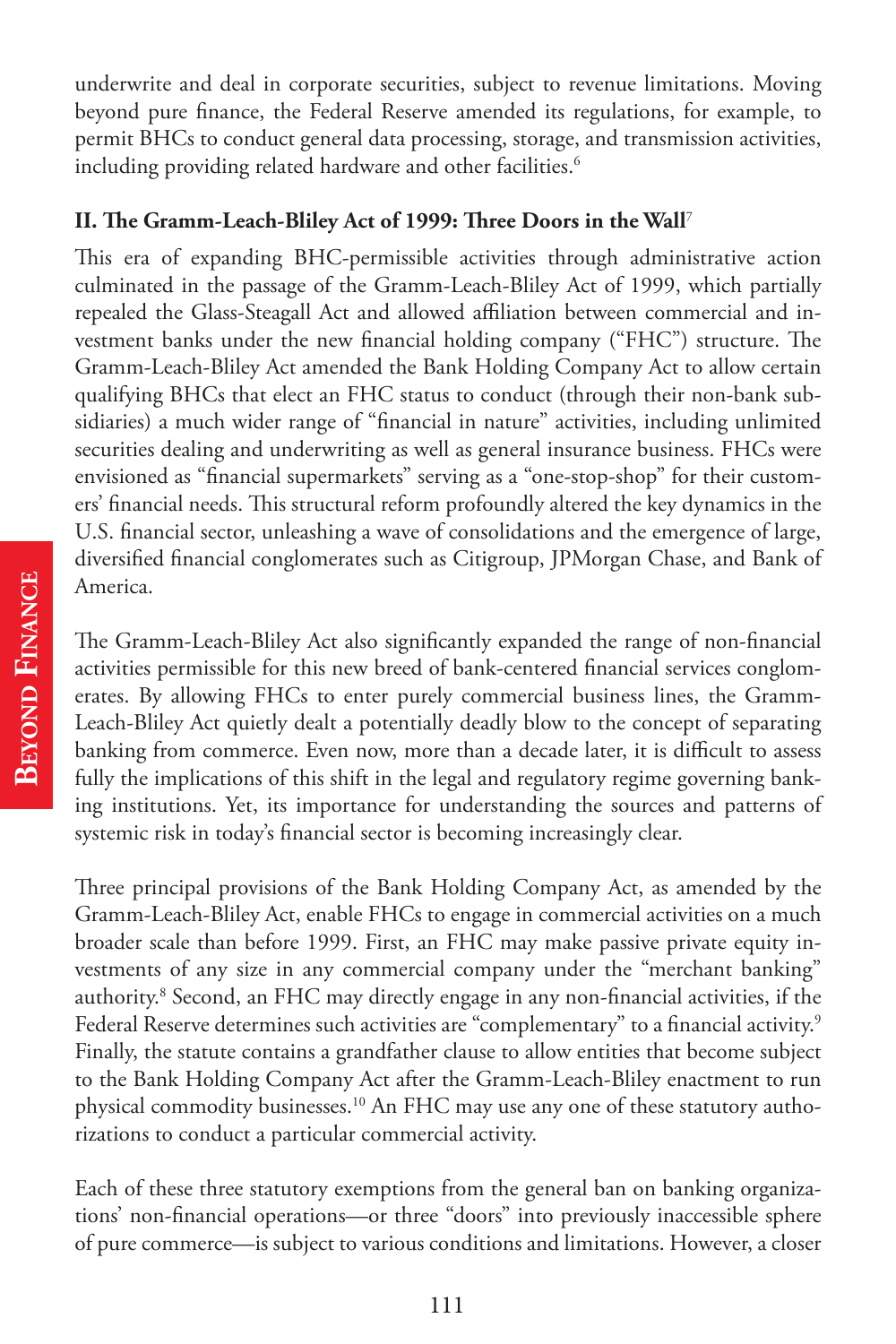look at the language, origins, and subsequent implementation of these provisions reveals how weak these formal protections can be in practice.

#### *A. Door No. 1: Merchant Banking*

Prior to 1999, a BHC was generally permitted to make passive private equity investments in any commercial company only if such investments did not exceed 5 percent of such company's voting securities.11 In the 1990s, banks viewed this as a major competitive disadvantage that kept them from making potentially lucrative private equity investments in start-up Internet and high-tech companies. Section  $4(k)(4)(H)$  of the Bank Holding Company Act, added by the Gramm-Leach-Bliley Act, sought to remedy that situation by permitting FHCs to acquire or control, directly or indirectly, up to 100 percent of ownership interest in any commercial entity under the "merchant banking" authority.

The statute does not define the term "merchant banking." In 2001, the Federal Reserve and the Department of Treasury jointly issued the Merchant Banking Rule, which defines merchant banking as a catch-all authorization for FHCs to invest in commercial enterprises, as long as any such investment meets several requirements.<sup>12</sup> Thus, the investment cannot be held through an FHC's bank-subsidiary and must be sold within 10 to 15 years after the acquisition (barring any special circumstances). The investment must be made "as part of a bona fide underwriting or merchant or investment banking activity" (i.e. it must be a financial investment for the purpose of appreciation and ultimate resale). Furthermore, an FHC cannot "routinely manage or operate" any portfolio company in which it made the investment, except as may be necessary in order to obtain a reasonable return on investment upon resale.

These requirements were designed to ensure that FHCs use the merchant banking powers to facilitate their financial intermediation activities, as opposed to getting involved in the commercial businesses of companies in which they invest. Although an FHC is permitted to acquire full ownership of a commercial firm, the principal purpose of its investment must remain purely financial: making a profit upon subsequent resale or disposition of its ownership stake.

The real question is whether, in practice, FHCs comply with the rule's formal requirements while circumventing its intended purpose—that is, to what extent they are able to use merchant banking authority as a means of engaging in impermissible commercial activities. For instance, in general discussions of FHCs' merchant banking activities, the statutory prohibition on "routinely managing" portfolio companies is often understood as a requirement—and an effective assurance—of a purely passive "arm's length" relationship between an FHC and commercial entities it controls under that authority. Yet, this is not necessarily the case. The regulators interpreted the term "routinely managing" narrowly, leaving ample opportunities for FHCs to exercise decisive managerial control over their portfolio companies. Under the Merchant Banking Rule, the indicia of impermissible "routine management" of a portfolio company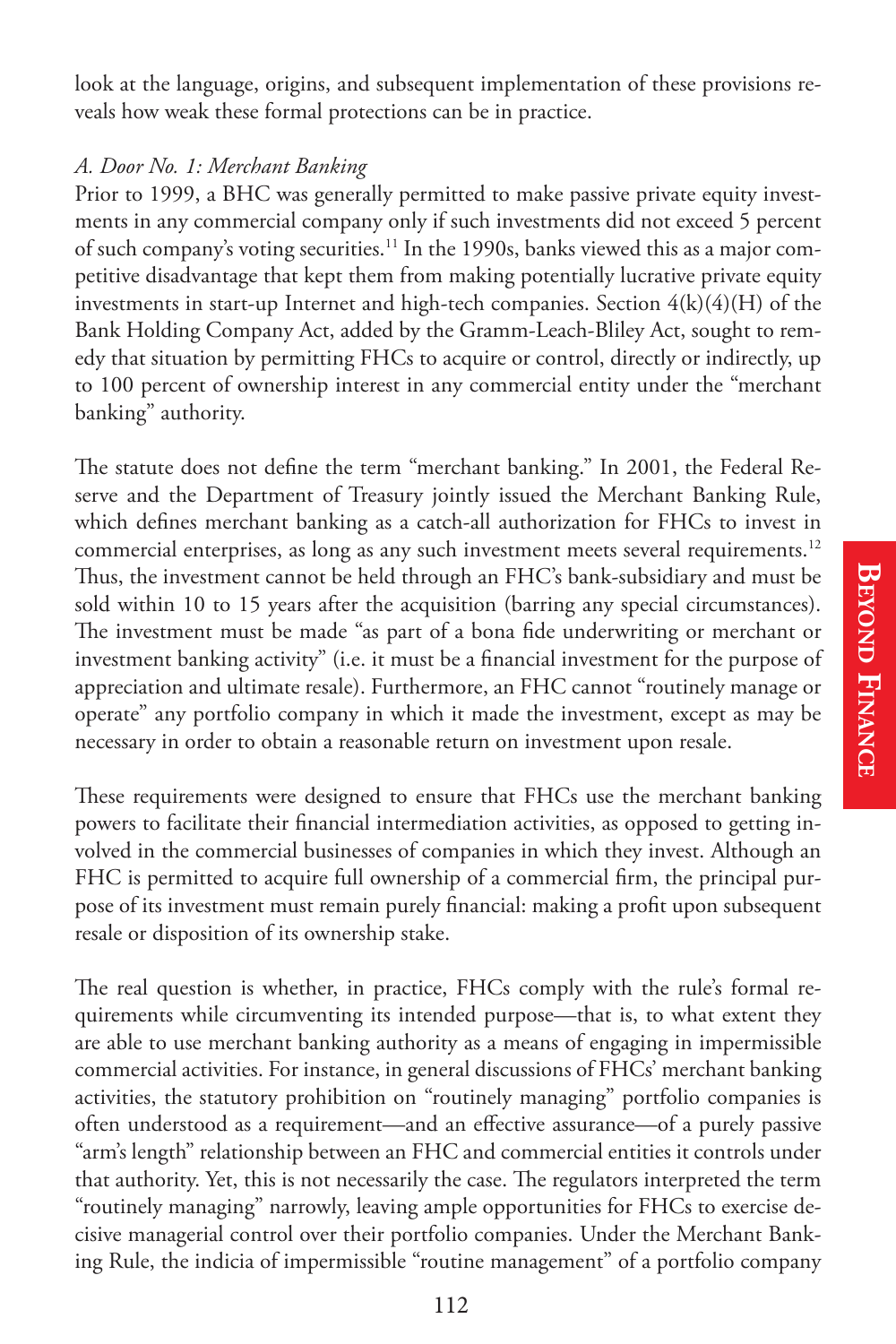include certain kinds of management interlocking and explicit contractual restrictions on the portfolio company's ability to make routine business decisions (e.g., hiring non-executive personnel or entering into transactions in the ordinary course of business).13 Examples of permissible arrangements that do not constitute "routine management" include contractual agreements restricting the portfolio company's ability to take actions not in the ordinary course of business; providing financial, investment, and management consulting advice to, and underwriting securities of, the portfolio company; and meeting with the company's employees to monitor or advise them in connection with the portfolio company's performance or activities.<sup>14</sup> FHCs can also elect any or all of the directors of any portfolio company, as long as the board does not directly run the company's day-to-day operations.<sup>15</sup>

Thus, unwrapping regulatory interpretation of the statutory language reveals that FHCs enjoy considerable flexibility in directing business affairs of portfolio companies in which they invest pursuant to merchant banking authority. In practice, it is not difficult to structure an FHC's relationship with any particular commercial entity in a way that avoids formal indicia of "routine management" but gives it effective control over important substantive aspects of that entity's business.

#### *B. Door No. 2: Complementary to Finance*

The Gramm-Leach-Bliley Act also authorizes FHCs to conduct commercial activities determined by the Federal Reserve to be "complementary" to a financial activity. The Federal Reserve must also determine that any such complementary activity does not "pose a substantial risk to the safety or soundness of depository institutions or the financial system generally."<sup>16</sup> Once again, however, the statute does not define what complementary means.

Procedurally, the Federal Reserve makes these determinations on a case-by-case basis. Any FHC seeking to engage in any commercial activity it believes to be complementary to a financial activity must apply for the Federal Reserve's prior approval and provide detailed information about the proposed activity.<sup>17</sup> In making its determination, the Federal Reserve is required to make a specific finding that the proposed activity would produce public benefits that outweigh its potential adverse effects.<sup>18</sup> The statutory list of such public benefits includes "greater convenience, increased competition, or gains in efficiency."<sup>19</sup> The Federal Reserve must balance these benefits against such dangers as "undue concentration of resources, decreased or unfair competition, con flicts of interests, unsound banking practices, or risk to the stability of the United States banking or financial system."<sup>20</sup> This list of potential dangers directly channels the policy concerns underlying the principle of separation of banking from commerce, which indicates Congress's intention to limit FHCs' potential expansion into the commercial sphere. Yet, the statutory language leaves too many opportunities for interpreting public benefits too broadly and potential risks too narrowly.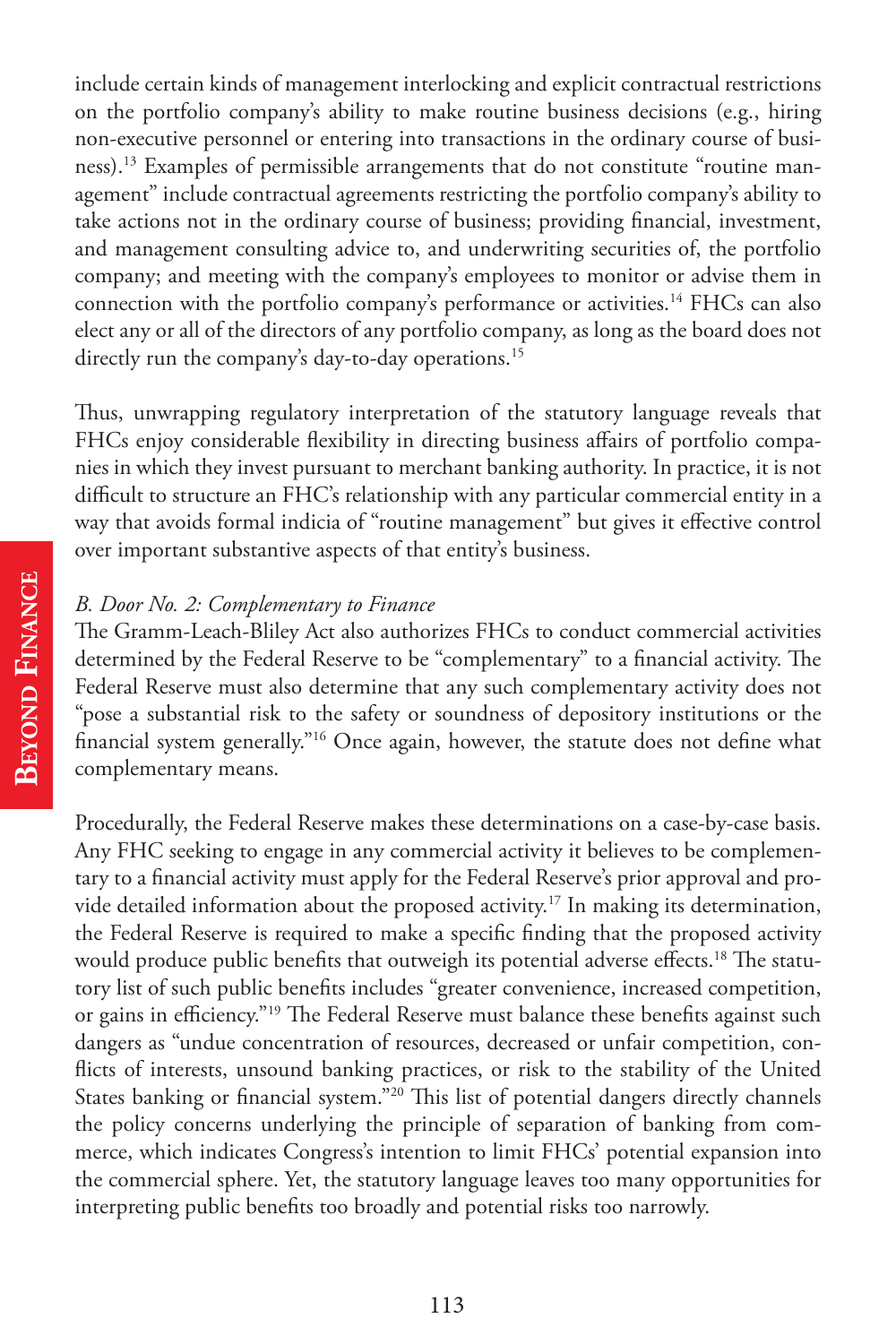The legislative history of this provision shows that the industry deliberately sought the inclusion of the complementary clause as an open-ended source of legal authority for banking organizations to engage in any commercial activities that may become feasible or profitable in the future. Again, banks' real goal was to be able to invest in Internet and high-tech companies. Yet, the industry framed the congressional debate on complementary activities as a debate primarily about low-risk, low-profile activities, such as publishing travel magazines and using back-office over-capacity to offer telephone help lines.<sup>21</sup>

After 1999, the banking industry found other, less innocuous uses for this complementary power, such as physical commodity and energy trading.<sup>22</sup> Beginning in 2003, the Federal Reserve issued several orders allowing Citigroup, JPMorgan, Bank of America, and other FHCs to trade in a wide range of physical commodities as an activity complementary to their commodity derivatives businesses. In making its determinations, the Federal Reserve routinely equated the public benefits of proposed activities with the primarily private benefits to individual FHCs—their enhanced competitiveness and profitability.<sup>23</sup> With respect to potential adverse effects, the orders typically briefly noted the absence of any substantial risks to the safety and soundness of the FHC or the U.S. financial system.

The main safety and soundness limitation the Federal Reserve imposed on these activities was the prohibition on FHC ownership or operation of facilities for the extraction, storage, processing, or transportation of physical commodities.24 In response, FHCs developed ways to obtain effective operational control of power plants and oil refineries through contractual arrangements. In the wake of the recent crisis, when three large FHCs – Goldman Sachs, Morgan Stanley, and JPMorgan – emerged as major commodity merchants and owners of oil pipelines and metals warehouses, the Federal Reserve's original line drawing began to seem even less relevant in practice.

More generally, this selective expansion of large FHCs into commodities and energy—vitally important and volatile sectors of the economy that are inherently vulnerable to market manipulation and speculative bubbles—raises fundamental questions as to whether the vague regulatory concept of complementarity imposes meaningful limits on banking organizations' commercial activities.

#### *C. Door No. 3: "Grandfathered" Commodity Activities*

The third source of authority for FHCs to enter commerce is section  $4$ (o) of the Bank Holding Company Act, which authorizes any company that becomes an FHC after November 12, 1999, to continue "activities related to the trading, sale, or investment in commodities and underlying physical properties," if that company "lawfully was engaged, directly or indirectly, in any of such activities as of September 30, 1997, in the United States."25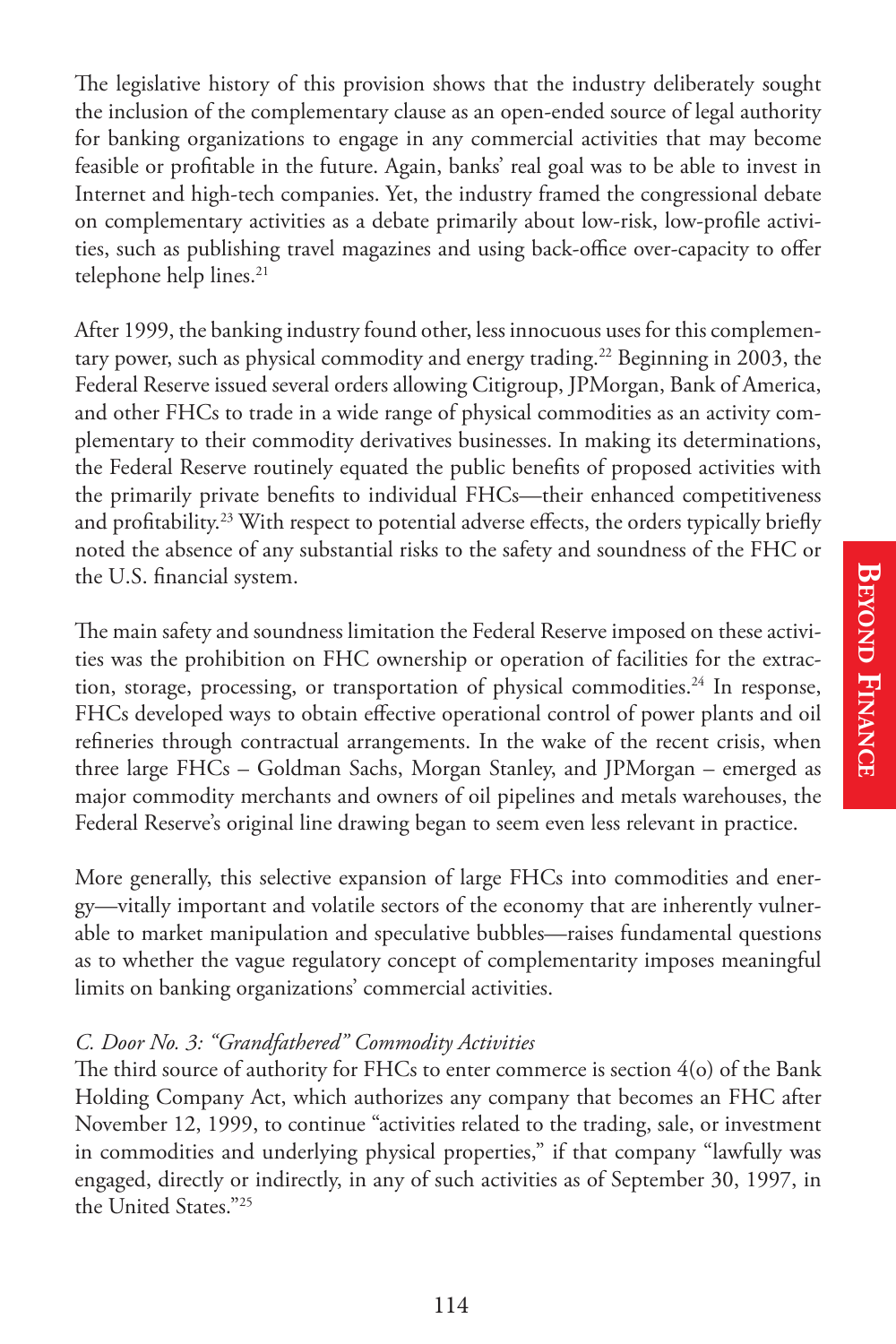Thus, section  $4$ (o) seems to allow a qualifying FHC to conduct virtually any kind of commodity trading and any related commercial activities (for example, owning and operating oil terminals and metals warehouses), if it happened to conduct any commodities business—even if on a very limited basis and/or involving different kinds of commodities—prior to the 1997 cut-off date. Potentially, so broadly stated an exemption may open the door for large financial institutions to conduct sizeable commercial activities of a kind typically not allowed for banking organizations.<sup>26</sup>

Grandfathering of pre-existing commodities operations was originally proposed in 1995 by Congressman Jim Leach as part of a broader set of provisions establishing a new charter for "wholesale financial institutions" ("WFIs") that could conduct a wide range of banking activities but could not take federally-insured retail deposits.<sup>27</sup> The proposal sought to create a "two-way street" for investment banks, enabling them to acquire commercial banks and offer wholesale banking services to institutional clients, without becoming subject to the full range of activity restrictions under the Bank Holding Company Act.<sup>28</sup> Because WFIs and their parent-companies—"woofies" would not have access to federal deposit insurance and, therefore, were not likely to pose any significant potential threat to the deposit insurance fund, the proposal authorized them to engage in a broader set of non-financial activities than regular FHCs backed by FDIC insurance. One of these explicit trade-offs involved the grandfathering of woofies' pre-existing commodities trading.

Initially, several big banks and securities firms strongly pushed for the passage of the woofie charter.<sup>29</sup> Unlike the House bill, the Senate version of the reform legislation did not contain woofie provisions. In April 1999, Senator Phil Gramm introduced an amendment replicating the commodity grandfathering provision for woofies in the House bill, but without any reference to woofies.<sup>30</sup> Ultimately, the entire subtitle of the House bill dealing with the new woofie charter was eliminated from the legislation. The Senate's broader version of the commodity grandfathering clause, however, became the current section  $4\alpha$  of the Bank Holding Company Act. Thus, an initially limited concession to financial institutions that were explicitly denied access to federal deposit insurance became an open-ended exemption available to all newly-registered FHCs fully backed by the federal government guarantees.

This commodity grandfathering provision remained largely unnoticed until Morgan Stanley and Goldman Sachs, which became BHCs in September 2008, claimed it as the legal basis for keeping and expanding their vast operations in physical commodities and energy markets. The controversy over this issue brought section  $4$ (o) to the forefront of the public debate on the proper limits of banking institutions' non financial activities and the dangers of failing to police these limits in practice.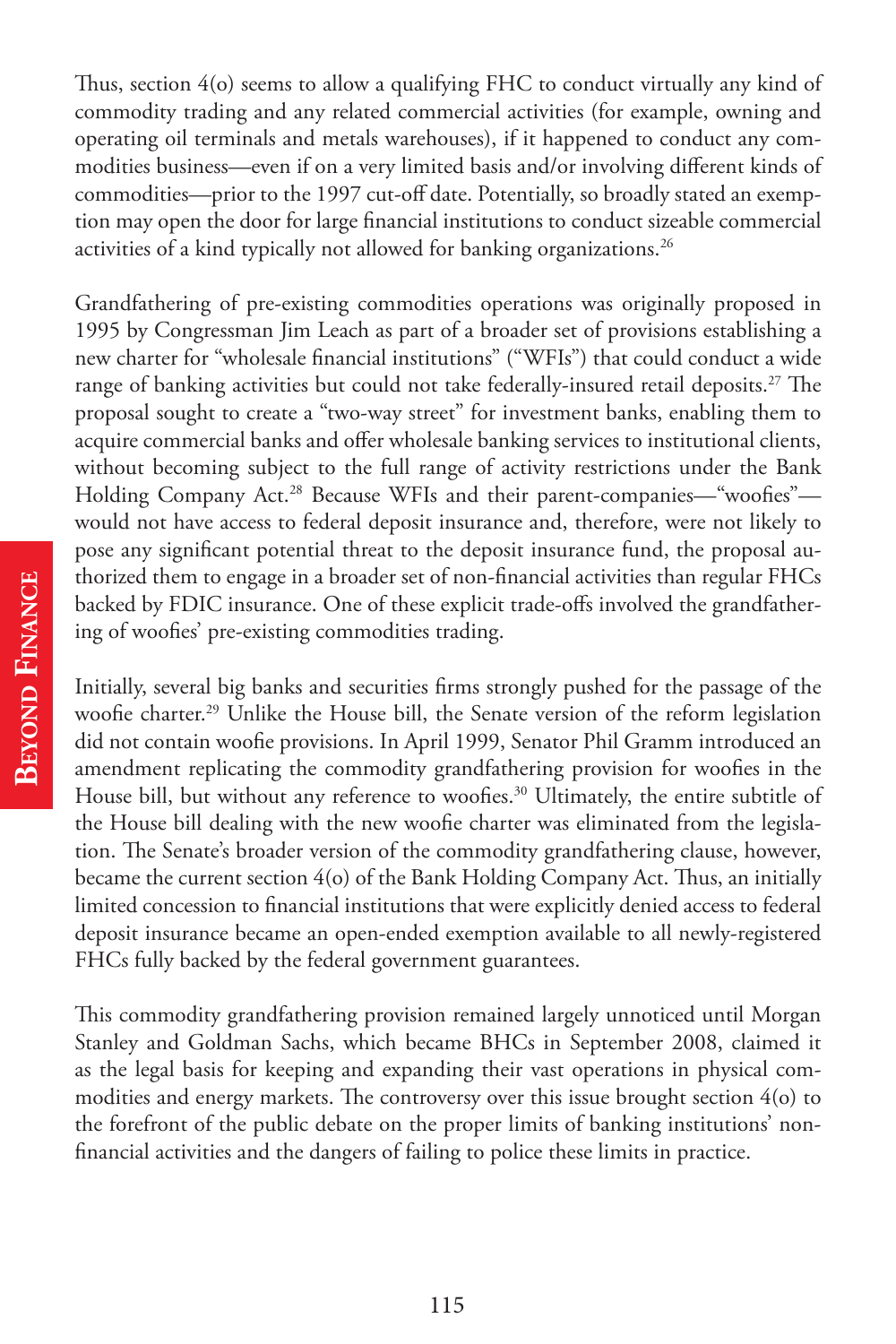#### **III. From Financial Conglomerates to Financial-Industrial Conglomerates? Potential Public Policy Implications**

As the preceding discussion shows, the post-Gramm-Leach-Bliley Act regime governing FHCs' commercial activities does not provide effective constraints on such activities. It is not surprising that, since the early 2000s, large U.S. bank-centered financial conglomerates—such as JPMorgan, Goldman Sachs, and Morgan Stanley have been gradually morphing into financial-industrial conglomerates. This trend is especially visible in physical commodity and energy markets, in which these FHCs conduct significant operations producing, processing, transporting, storing, and marketing oil, gas, electricity, coal, uranium, aluminum, etc. But large U.S. FHCs may also be acquiring stakes in airports, railroads, telecommunications, or defense companies, we simply don't know.

The Dodd-Frank Wall Street Reform and Consumer Protection Act of 2010, the centerpiece of the U.S. financial regulation reform, does not directly address the question of whether, or to what extent, financial institutions should engage in commercial activities. While the Dodd-Frank Act generally endorses the continuing significance of the foundational principle of separation of banking and commerce, its main focus remains on financial activities and markets. Establishing effective regulatory boundaries for financial firms' non-financial activities and eliminating the current disconnect between legal principles and reality is a task for future reforms.

In the absence of full and reliable information on FHCs' commercial activities and their impact on financial and commercial markets, it is difficult to offer specific policy prescriptions for such reforms. However, as an initial matter, it is helpful to define the range of potential public policy implications of large, systemically important FHCs' large-scale involvement in commercial enterprise and to articulate key policy objectives that should guide our search for solutions.

There are several policy reasons to revisit the existing legal framework for allowing banking entities to conduct non-financial activities. Some of these reasons reflect the heightened relevance of the traditional policies behind the principle of separating banking from commerce in the complex and interconnected world of modern finance. These are concerns about safety and soundness of financial institutions and systemic risk associated with their commercial activities, potential leakage of the public subsidy beyond the banking sector, market integrity and consumer protection, and excessive concentration of economic and political power in the hands of financial conglomerates. In addition, there are serious reasons to doubt the actual capacity of financial institutions and their regulators to monitor and effectively control potential risks posed by such institutions' ever-expanding activities.

These theoretical concerns may be more or less pronounced in the context of a particular commercial activity. It is also worth noting that banks' involvement in certain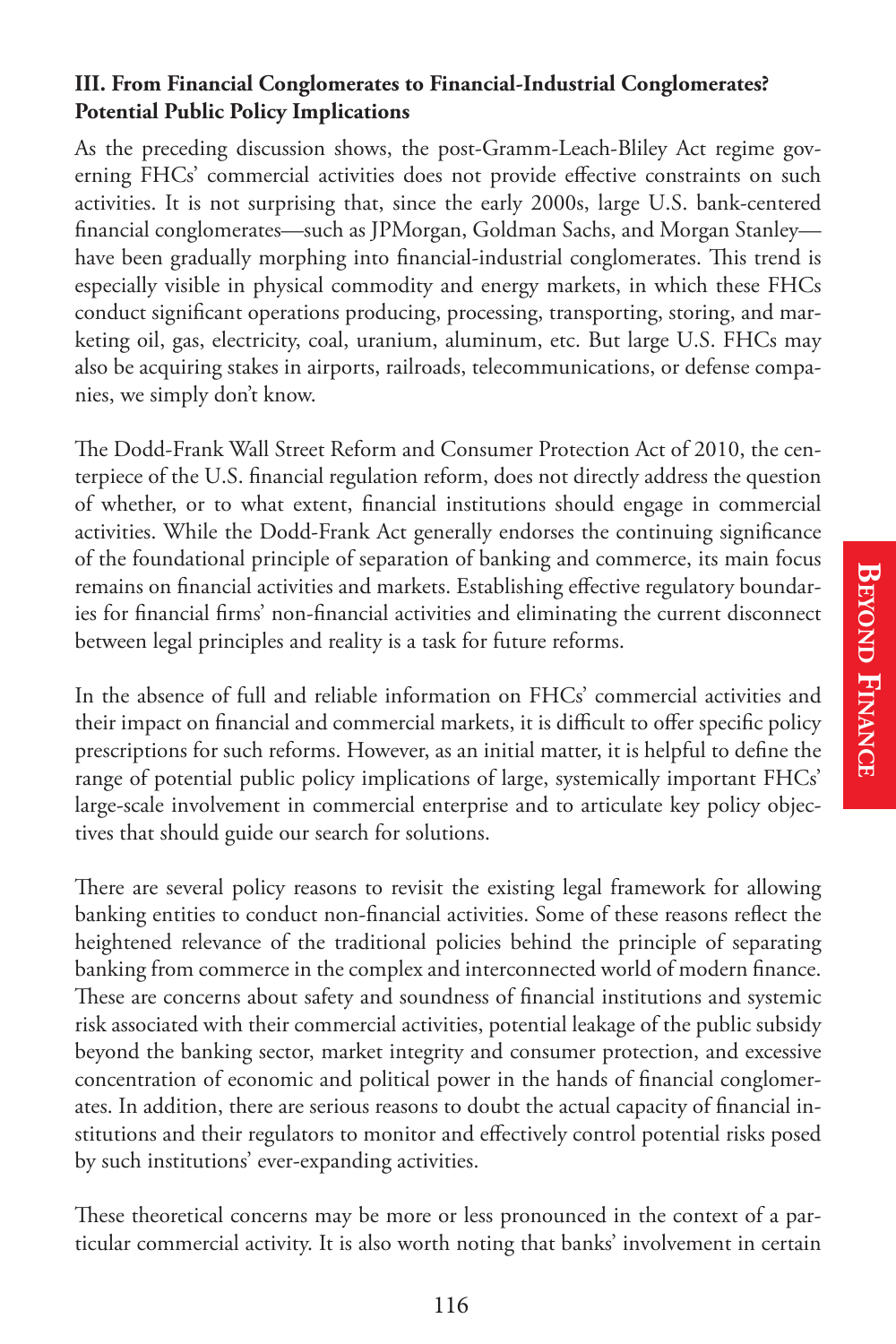non-financial activities may—and often does—produce tangible financial benefits to their clients and, indirectly and perhaps less tangibly, to society as a whole. Yet, after decades of unquestioning acceptance of private firms' self-interested depiction of such benefits, it is critical that policy makers fully address potential social costs of mixing banking and commerce.

#### *A. Safety and Soundness of Financial Institutions and Systemic Risk*

It is often asserted that separating banking from commerce undermines banking institutions' safety and soundness by preventing them from diversifying their sources of income. This argument, however, is meaningless if stated in the abstract, as a generally applicable principle. Some forms of diversification may, in fact, produce desired economic benefits for an FHC, while others may have the opposite effects by exposing it to too much risk, often in unfamiliar ways. The task, therefore, is to determine which types of commercial investments and activities are likely to generate significant diversification benefits without, at the same time, undermining the safety and soundness of the individual FHC or the entire financial system.

Large FHCs' involvement in physical commodities and energy markets provides a useful example of how certain commercial activities may raise potentially significant safety and soundness concerns and exacerbate systemic risk. Let us assume that owning or operating oil pipelines and metals warehouses generates profits for an FHC that are both independent from, and significant enough to offset serious downturns in, its core financial-market business. This diversification effort also exposes the FHC to a broader range of risks, many of which are qualitatively different from risks posed by its traditional financial activities. It's easy to imagine, for example, that an accident or explosion on board an oil tanker owned or operated by one of JPMorgan's subsidiaries causes a large oil spill in an environmentally fragile area of the ocean. The news of the disaster may lead JPMorgan's counterparties in the financial markets to worry about the firm's financial strength and creditworthiness. The full extent of JPMorgan's clean up costs and legal liabilities would be difficult to estimate upfront, so it would be reasonable for the firm's counterparties to worry about its financial strength and creditworthiness. This could trigger a run on the firm's assets and bring JPMorgan to the verge of a major liquidity crisis. Without some form of a bailout, its failure is nearly certain to cause a major systemic disturbance in the financial markets.

This hypothetical illustrates how FHC's expansion into physical commodity and energy businesses creates new sources of, and transmission channels for, systemic risk in the financial sector. Systemic vulnerability is likely to increase whenever FHCs enter, on a sufficiently large scale, any commercial business and, as a result, become exposed to financial, operational, and market risks specific to such business. Therefore, any potential benefit from diversifying an FHC's portfolio beyond finance must be weighted against potential costs of increasing the overall level of institutional and systemic risk.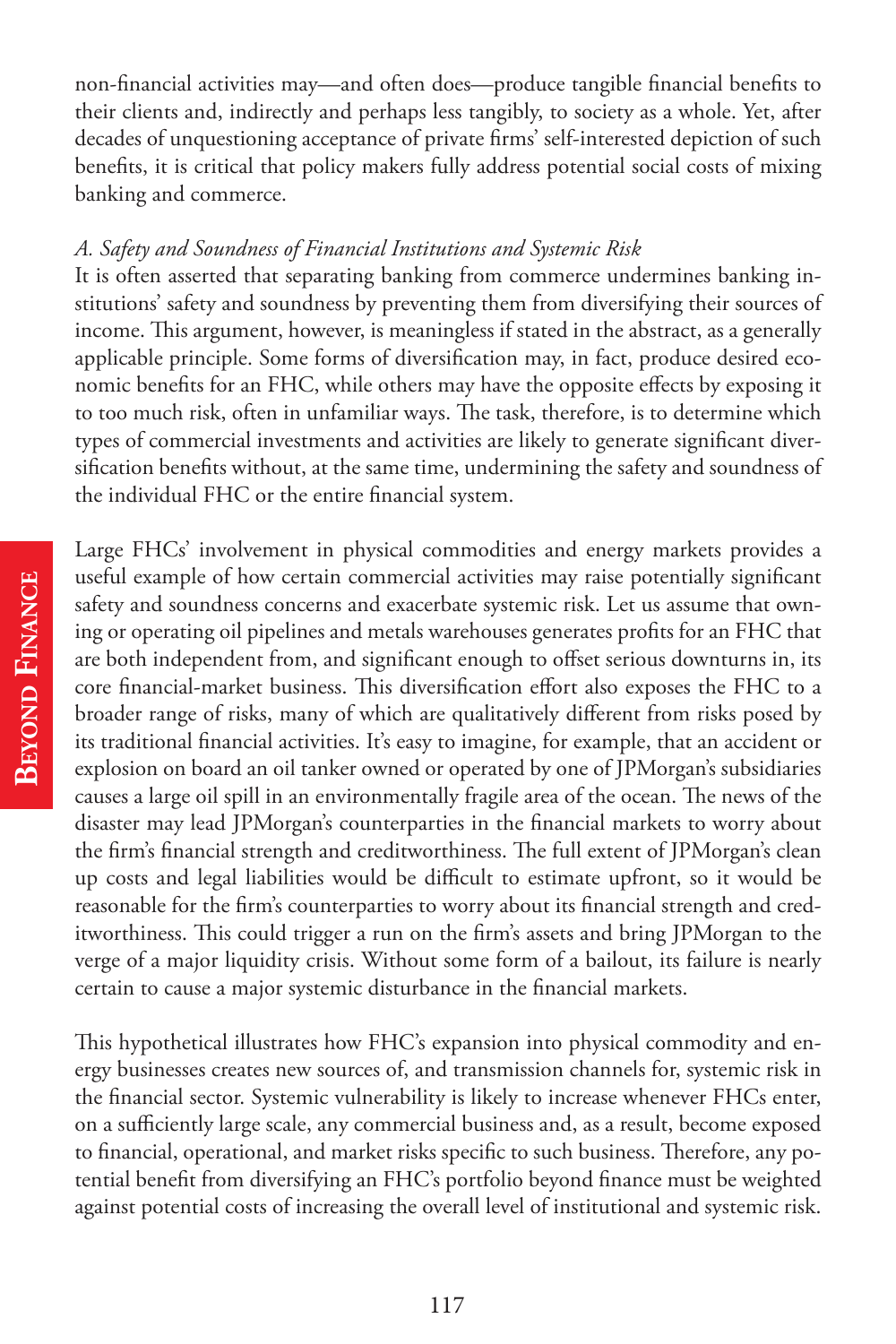By taking deposits and serving as the main channel for the flow of payments and credit throughout the economy, banks perform a "special" public service. For this reason, the federal government subsidizes banking institutions by guaranteeing their deposit liabilities and providing them with liquidity support through dedicated Federal Reserve facilities. Big, systemically important banks and their affiliates also enjoy implicit subsidy, based on the market expectation that the government would bail out any such entity in order to avoid financial meltdown.<sup>31</sup> As a result of this public support, explicit or implicit, banking organizations have lower cost of funding than ordinary commercial companies, which potentially gives FHCs a crucial advantage over their non-bank competitors in any non-financial market.

Commodities markets, again, provide a classic example. The financial industry often asserts that banks' entry into commercial sectors provides public benefits by increasing competition and by enabling them to provide better, more efficient services to their clients. What these claims leave out, however, is the potential competitive advantage that the federal subsidy of banking institutions gives them when they act in commodity markets. An oil refinery may very well benefit from a lower cost of its crude inventory supplied entirely by Morgan Stanley, but is Morgan Stanley able to offer the lower price because its own cost of funding is partly subsidized by the taxpayer? If it is so, the taxpaying public is indirectly subsidizing the refinery's costs of doing its business—something Congress has never endorsed or even contemplated.

To protect the taxpayers from unknowingly supporting private firms' profit-generating activities, it is critical to impose strict limitations on the ability of banking institutions to leverage their access to federal subsidy. Despite the existence of laws attempting to do just that, in practice, it remains a difficult task.<sup>32</sup> Once banks venture beyond finance, the market-distorting effects of the subsidy leakage become even harder to detect and control.

#### *C. Con!icts of Interest, Market Manipulation and Consumer Protection*

One of the key policy reasons for separating banking from commerce is the fear of banks unfairly restricting their commercial-market competitors' access to credit, the lifeblood of the economy. Banks can also use their financial power to influence prices in commercial markets in which their affiliates operate. The relatively recent growth of global derivatives markets, in which large U.S. FHCs are key participants, raises these concerns with potential conflicts of interest and market manipulation to a qualitatively new level. If the same FHC trades derivatives linked to the price of some underlying asset and, at the same time, through its commercial operations, can influence the supply of, or demand for, that asset, that FHC can intentionally move the underlying asset's price to maximize gains from its derivatives positions.

This structural market power from combining derivatives trading with direct participation in related commercial activities creates both incentives and opportunities for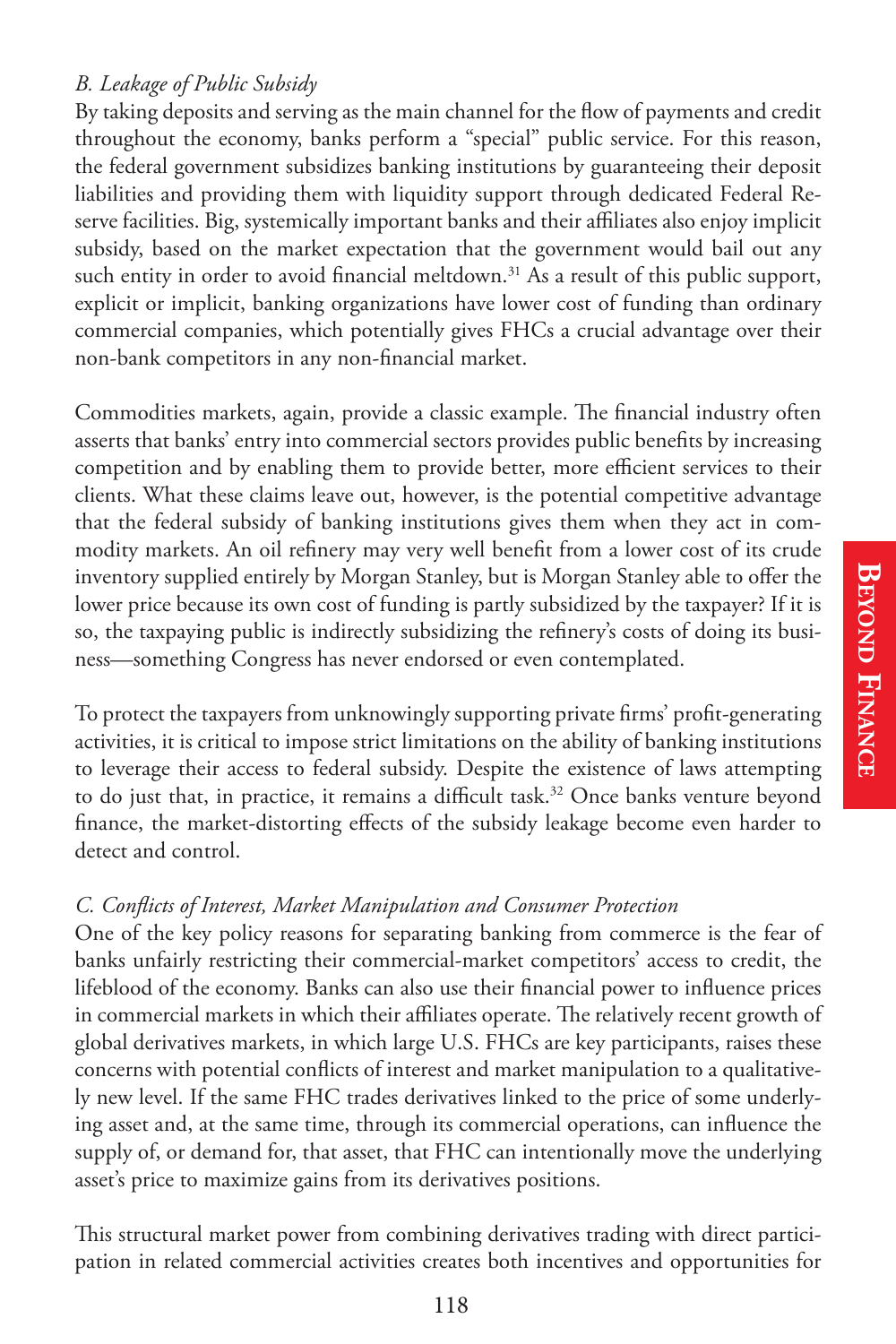new, more subtle, and harder to detect forms of manipulative conduct across different markets. Furthermore, FHC affiliates acting in various commercial markets in pursuit of their parents' complex trading strategies may fundamentally alter the dynamics within those markets, creating sudden price changes not explained by the traditional supply-and-demand factors. These destabilizing effects of "financialization" of commercial markets often translate into higher consumer prices. Recent revelations about Goldman Sachs' role in artificially inflating aluminum prices, through its metals warehousing operations, provide one example of this troubling trend.

#### *D. Political Economy*

Writing almost a century ago, Justice Brandeis famously warned against the dangers of allowing financial institutions to accumulate direct control over industrial enterprises.<sup>33</sup> The recent financial crisis underscored the continuing salience of Brandeis's political-economy concerns. One of the central themes in post-crisis regulatory reform is the prevention of future bailouts of "too big to fail" financial institutions. Yet, if large U.S. financial institutions successfully transform themselves into financialindustrial conglomerates, it would make the reformers' task even less enviable. Not only will these giant firms become even bigger and more complex, they will acquire additional sources of leverage over the economy—and, consequently, the polity—in their new role as providers of vital commercial products and services.

#### *E. Firm Governability and Regulatory Capacity*

Significant expansion of FHCs' commercial businesses presents serious challenges for these firms' internal governance and risk management. Large U.S. financial conglomerates are already complex in terms of their corporate structure, risk management, and the breadth and depth of financial services and products they offer. Allowing these firms to run extensive commercial operations that require specialized technical and managerial expertise adds to their internal complexity. Firm-wide coordination and monitoring of operations, finances, risks, and legal and regulatory compliance become all the more difficult in that context.

Furthermore, mixing banking with commerce creates potentially insurmountable challenges from the perspective of regulatory efficiency and capacity. The U.S. system of financial services regulation is already fragmented and ill suited to detect and reduce systemic risk across different financial markets and products. The expansion of FHCs' activities into new areas subject to extensive regulation under very different regulatory schemes—environmental regulation, workplace safety regulation, consumer safety regulation, etc.—lays the foundation for jurisdictional conflicts on an unprecedented scale. In addition to the several federal financial regulators, banking organizations may become subject to direct regulation by the Environmental Protection Agency, the Federal Trade Commission, the Department of Transportation, and numerous other federal and state agencies. Yet, none of these many overseers will see the whole picture, leaving potentially dangerous gaps in the regulation and supervision of these companies.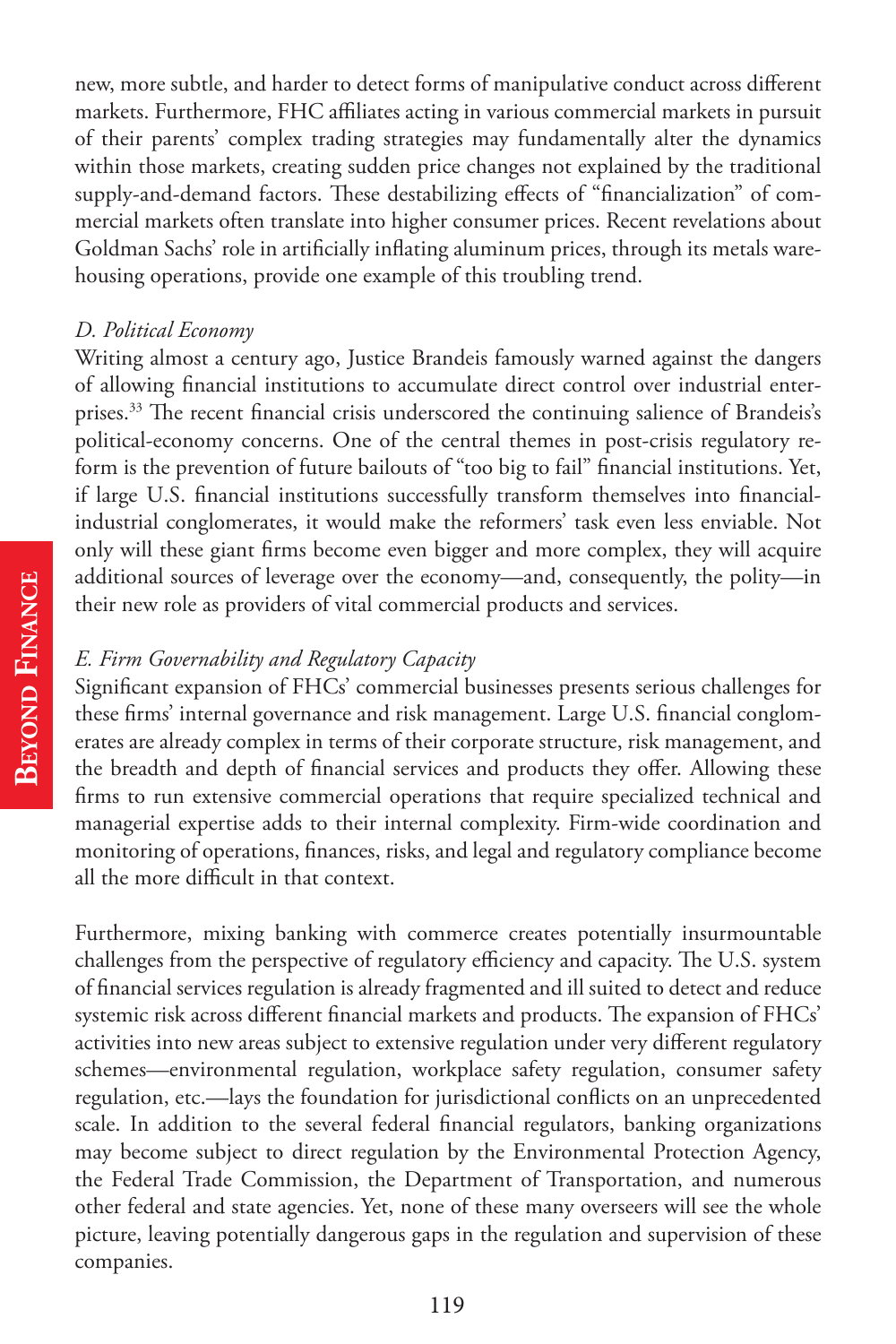Non-financial regulatory schemes are not designed to address the unique risks—enterprise-wide and systemic—posed by the activities of systemically important financial institutions. Financial regulators, in turn, lack the necessary expertise and legal authority to exercise meaningful oversight of FHCs' commercial businesses and the risks they generate. This natural limit on regulatory capacity is a critical factor in the discussion of financial institutions' entry into non-financial lines of business.

#### **IV. What Should Be Done? Potential Avenues for Reform**

At present, there is surprisingly little public information on the nature and scope of banking organizations' commercial assets and activities. FHCs' public filings do not provide a sufficiently detailed picture, and it is not clear whether the Federal Reserve collects enough data to give it a comprehensive view of their merchant banking and complementary activities. Thus, the first step toward developing a coherent regulatory approach to commercial activities of banking organizations is to demand more specific and targeted public disclosure of all relevant information. Once we have a better idea of how involved our banking institutions are in non-financial businesses, we can decide whether such involvement warrants any particular policy intervention.

As a general matter, intervention could proceed along three lines: (1) strengthening the existing regime by imposing additional regulatory controls on FHC's ability to enter commerce;  $(2)$  eliminating specific authorizations of FHCs' commercial activities; and (3) folding this issue into a broader structural reform of financial services regulation.

### *A. "Policing the Doors"*

The least radical policy response would seek to improve practical efficacy of the existing regime by imposing stricter and more meaningful regulatory controls on FHCs' commercial activities.

### Size and concentration limits

One possible step in this direction would be to impose additional size and concentration limits on FHCs' permissible merchant banking and complementary activities. The relevant measures and thresholds may vary, and the Federal Reserve should have flexibility to determine whether the size, scope, or relative significance of any individual FHCs' commercial holdings and/or activities—as represented by any single or multiple metrics—reach potentially worrisome levels. In order to be meaningful, these limitations would have to target all of the substantive policy concerns outlined above.

Given the breadth of what constitutes commerce, it may be desirable to identify specific sectors or areas of activity, which are critically important to economic growth and/or potentially vulnerable to speculation-induced instability, and to craft additional limitations and conditions on FHCs' expansion into such areas. For example, additional safeguards could be imposed on FHCs' activities in physical commodities,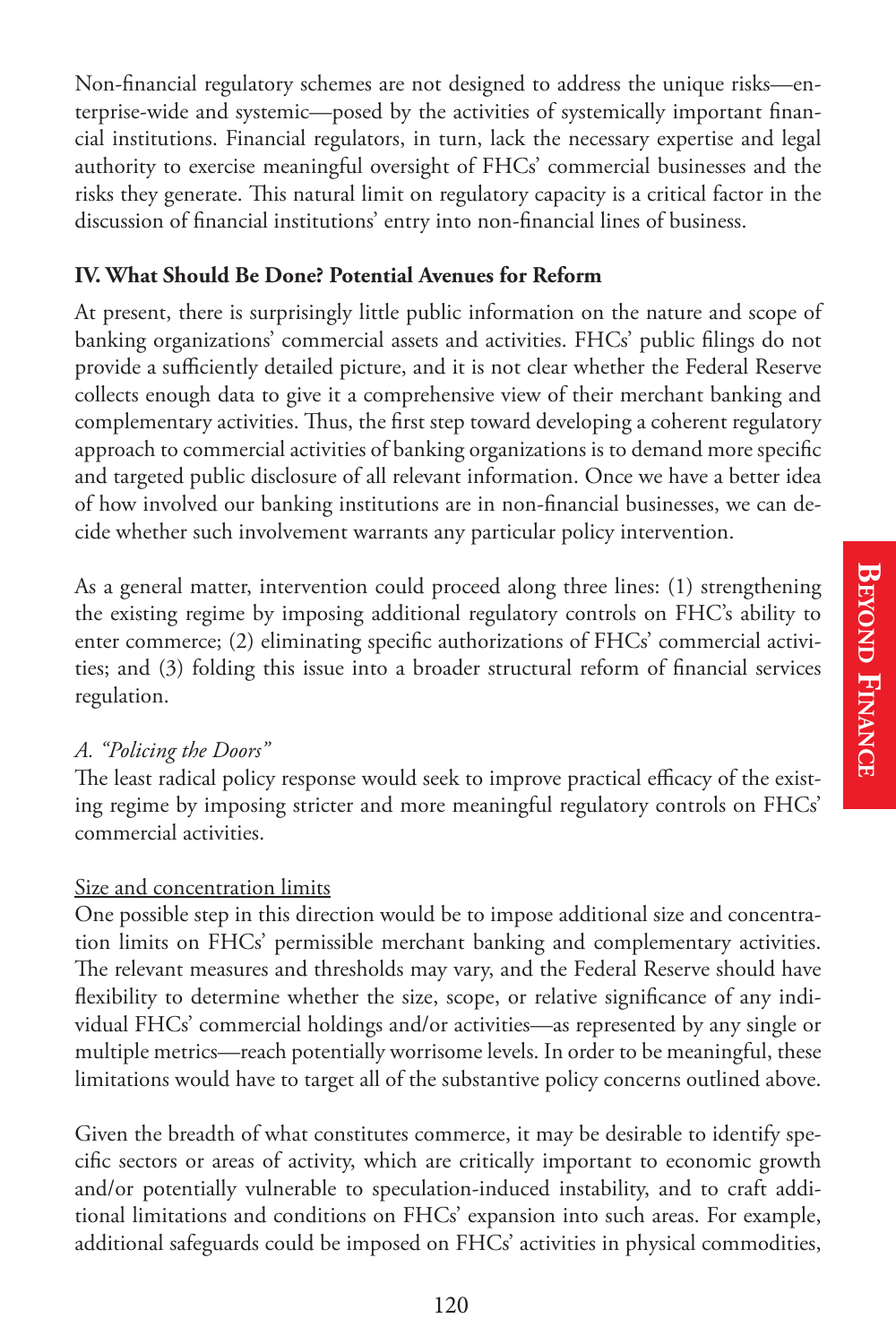real estate, telecommunications, as well as infrastructure and transportation. The list of such "special concern" activities, and activity-specific limitations, may be adjusted by policy makers, if necessary.

#### Redefining supervisory objectives

The Federal Reserve should be required to (1) collect more granular quantitative and qualitative data on each FHC's merchant banking investments and complementary activities, and (2) monitor compliance with the statutory and regulatory requirements much more closely. The agency's principal supervisory goal should be to understand and evaluate not only each FHC's full commercial-activity profile but also the overall pattern and potential effects (internal and external) of combining its commercial and financial activities.

In evaluating compliance, Federal Reserve examiners must not rely on review of FHCs' corporate documents and formal "policies and procedures." For instance, with respect to merchant banking, examiners should scrutinize the actual relationships between each FHC and its portfolio companies, in order to ensure that the FHC's merchant banking portfolio contains only financial-in-nature investments. The examiners' task would be to monitor the relationship between an FHC and each of its merchant banking portfolio companies for the indicia of de facto operational influence that potentially cross the line between financing commerce and engaging in commerce.

### Portfolio-level reporting

To this end, the Federal Reserve could require that each commercial company controlled by an FHC pursuant to merchant banking authority regularly provide quantitative and qualitative information detailing all of its business dealings with the FHC or its clients (e.g., percentage of the company's revenues generated from such dealings, lists of business contracts with the FHC or its clients, specific information on FHC's participation in the management and business decisions of the company). To ease the administrative burden, this portfolio-level reporting requirement may be applied selectively to portfolio companies engaged either in any "special concern" activity (as outlined above) or an activity in which the FHC's investment exceed certain concentration thresholds.

The same type of reporting may be mandated with respect to FHCs' commercial subsidiaries engaged in complementary activities. While the specific purpose of supervisory scrutiny in this context is somewhat different than in the case of FHCs' merchant banking portfolio, the overall goal is fundamentally similar: to ascertain the extent to which an FHC's commercial activities indicate any potentially troubling micro- or macro-trends.

# Procedural safeguards

The existing scheme for complementary activities can be further strengthened by imposing additional procedural requirements on the Federal Reserve's decision making.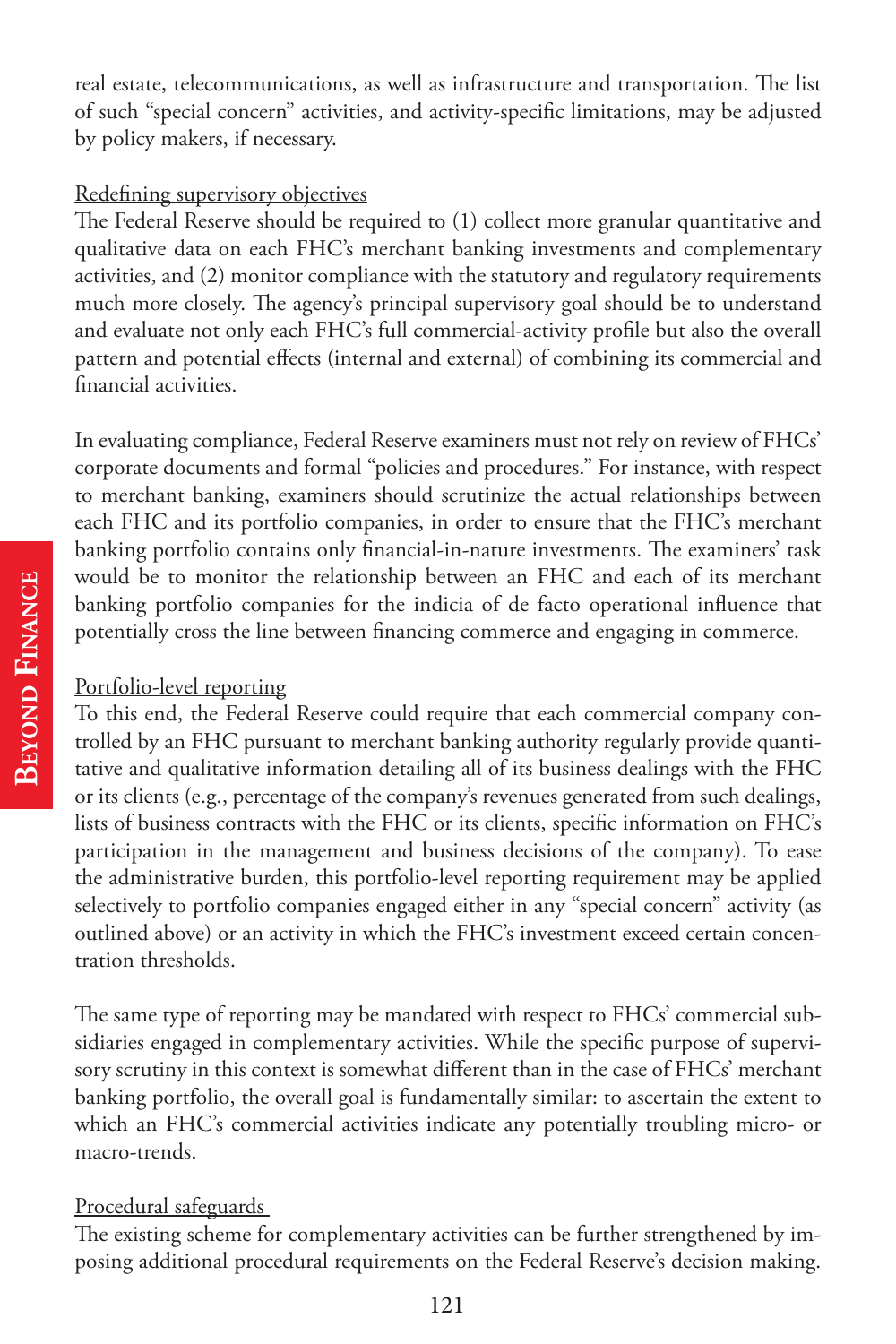For example, the Bank Holding Company Act can be amended to require the Federal Reserve to provide a more detailed substantive justification of its determination that the public benefits—which are not to be equated with profitability and competitive gains of FHCs—of allowing a particular FHC to engage in a specific complementary activity outweigh all of the potential adverse effects specified in the statute (and not only those directly related to individual institutions' safety and soundness). Putting these implicit requirements directly into the words of the statute would make it more likely that the Federal Reserve fulfills its responsibilities as the guardian of the public interest.

It is also desirable to mandate periodic regulatory reviews and re-authorizations of each order granting individual FHCs' requests to conduct commercial activities complementary to finance. In effect, this requirement would create an automatic "sunset" period (e.g., every five years) for complementary power grants, which would force the Federal Reserve to reconsider its decisions in light of new information. Again, in issuing re-authorization orders, the Federal Reserve should be required to lay out in full the substantive reasoning behind its decision.

# *B. "Closing the Doors"*

A more radical policy response would be to repeal specific statutory authorizations of FHCs' commercial activities created by the Gramm-Leach-Bliley Act. In contrast to the option outlined above, this option is less complicated and does not create significant compliance and administrative costs.

The easiest case for such outright repeal is section  $4\text{(o)}$  of the Bank Holding Company Act. This commodity grandfathering provision has outlived its original purpose and does not serve any real function today.

There is also a potentially strong argument for repealing the statutory authorization of FHCs' merchant banking activities. As discussed above, the banking industry sought the inclusion of this authority in the Gramm-Leach-Bliley Act to enable it to invest in Silicon Valley start-ups. Today, long after the dotcom boom ended, FHCs can use this provision to conduct commercial activities that go far beyond the vague statutory concept of "bona fide merchant banking." Given the practical difficulty of ensuring compliance with the spirit and purpose of this provision, it would make sense to reassess whether the real public benefits of allowing banking organizations to act as private equity funds outweigh potential risks such activities pose from the public policy perspective.

### *C. ""e Wall is the Problem!"*

Finally, the most radical approach to resolving the existing tension between the legal principle of separation of banking from commerce, on the one hand, and its inconsistent implementation, on the other, would be to reconsider the principle itself.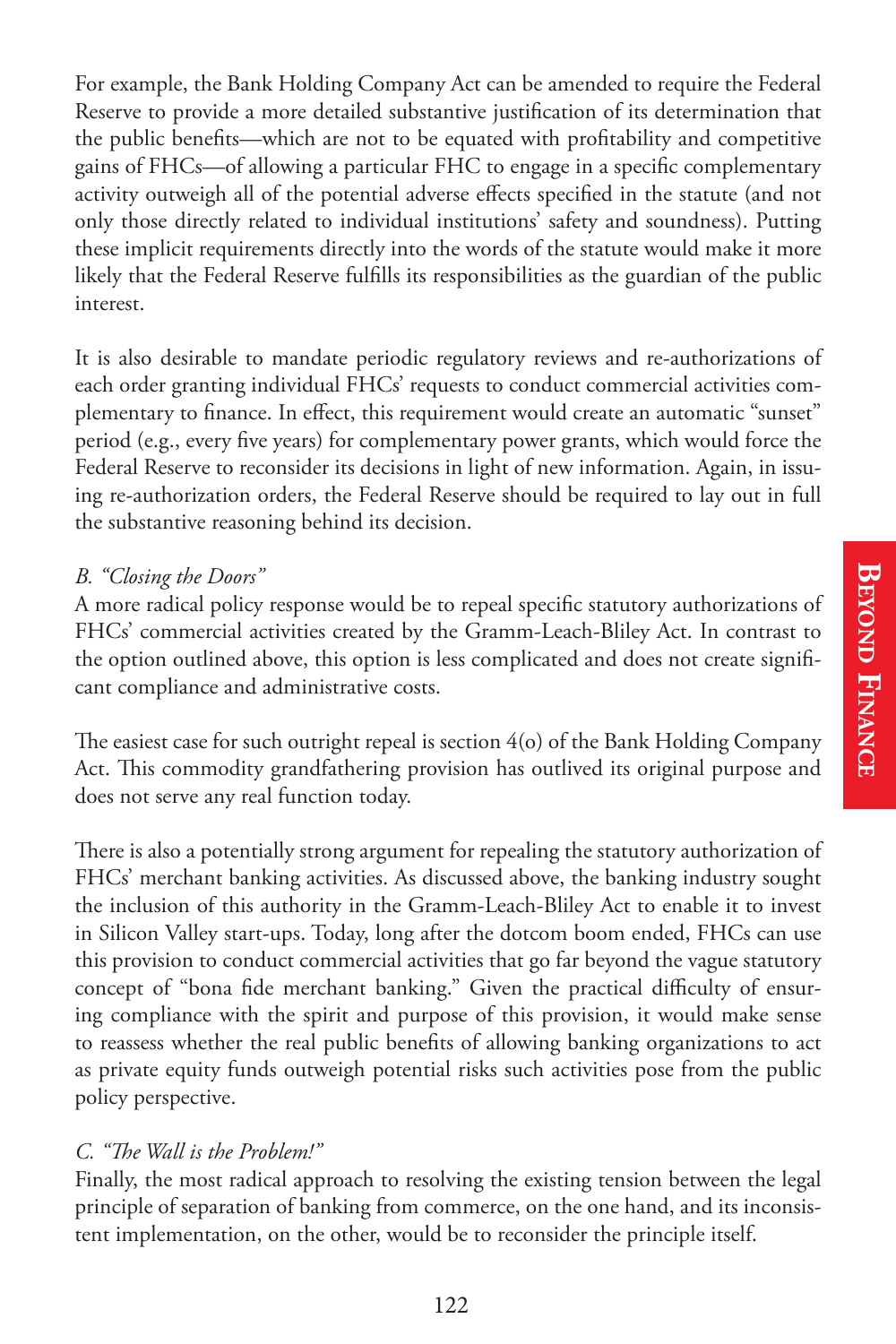This approach could support abandoning the legal fiction of separating banking from commerce and legalizing financial-industrial conglomeration under the rubric of "universal banking." Alternatively, it could support a call for broader structural reforms seeking more effective separation of finance from commerce. The former version of this paradigm shift, while potentially restoring doctrinal consistency, is not likely to address policy concerns discussed above. The latter version, however, might ultimately hold the key to resolving many a regulatory dilemma in modern finance. Developing a coherent system of new regulatory categories that reflect today's market realities better than old-style "walls" and "silos" could enable new solutions tailored more precisely to specific policy problems.

One of the fundamental questions in this respect concerns the social functions and boundaries of financial intermediation. Financial institutions' growing involvement in commercial activities blurs these boundaries, so that it is not clear any more where financial intermediation ends and trade intermediation begins—and what regulatory implications should follow. The recent growth of derivatives markets intensified this conceptual ambiguity by enabling the rise of new, hybrid intermediaries that seamlessly combine financial risk management services with large-scale commercial enterprise, often without being subject to full-blown regulation as financial intermediaries.

Resolving this fundamental ambiguity, however, is a difficult task. Much work needs to be done before we can outline a realistic path toward a new structural paradigm in financial regulation. Understanding where we are today and how we got here is the necessary first step on that path.

#### **Endnotes**

- 1. 12 U.S.C. § 24 (Seventh).
- 2. 12 U.S.C. §§ 1841 et seq.
- 3. For a discussion of the origins and subsequent changes in the primary policy focus of the Bank Holding Company Act, see Saule T. Omarova & Margaret E. Tahyar, That Which We Call a Bank: Revisiting the History of Bank Holding Company Regulation in the United States, 31 Rev. Banking & Fin. L. 113 (2011-12).
- 4. 12 U.S.C. § 1843. The list of activities "closely related" to banking can be found in the Federal Reserve's Regulation Y, 12 C.F.R. 225.28(b). Many financial activities (securities dealing and underwriting, general insurance underwriting, private equity investing) and commercial activities (real estate brokerage, land development, manufacturing and trading in physical goods) do not qualify as "closely related" to banking and, therefore, are generally impermissible for BHCs.
- 5. For a full discussion of the history and implications of the OCC's decisions in this area, see Saule T. Omarova, The Quiet Metamorphosis: How Derivatives Changed the "Business of Banking," 63 U. Miami L. Rev. 1041 (2009).
- 6. 12 C.F.R. 225.28(b)(14).
- 7. Parts II and III of this essay are based on Saule T. Omarova, The Merchants of Wall Street: Banking, Commerce, and Commodities, 98 Minn. L. Rev. (forthcoming 2013), available at http://papers.ssrn.com/sol3/papers.cfm?abstract\_ id=2180647.
- 8. 12 U.S.C. § 1843(k)(4)(H).
- 9. 12 U.S.C. § 1843(k)(1)(B).
- 10. 12 U.S.C. § 1843(o).
- 11. 12 U.S.C. § 1843(c)(6),(7).
- 12. 12 C.F.R.  $\S$  225.170(a). The Merchant Banking Rule provides the following definition:
- Section 4(k)(4)(H) of the Bank Holding Company Act (12 U.S.C. 1843(k)(4)(H)) and this subpart authorize a financial holding company, directly or indirectly and as principal or on behalf of one or more persons, to acquire or control any amount of shares, assets or ownership interests of a company or other entity that is engaged in any activity not otherwise authorized for the financial holding company under section 4 of the Bank Holding Company Act. For purposes of this subpart, shares, assets or ownership interests acquired or controlled under section  $4(k)(4)(H)$  and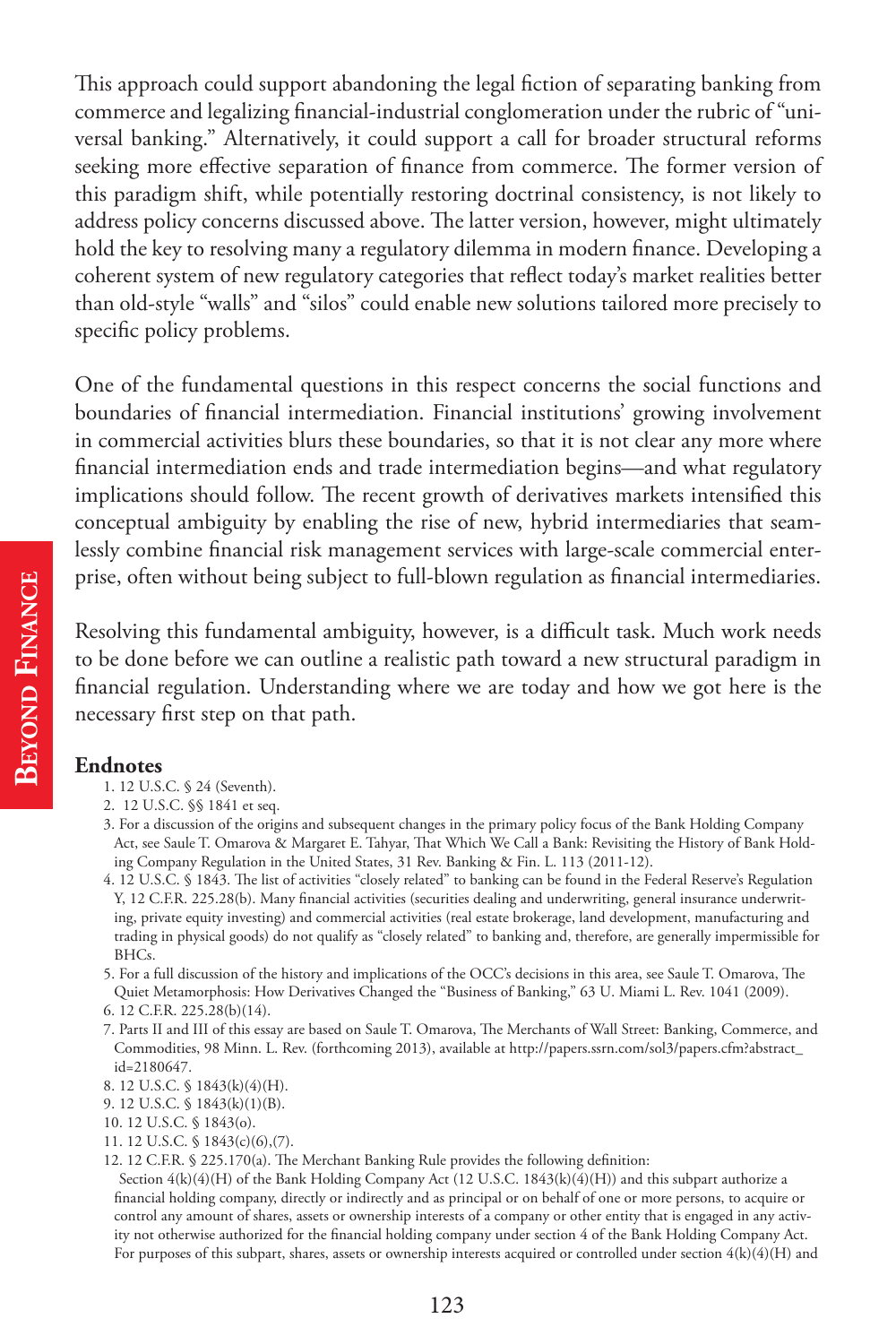this subpart are referred to as "merchant banking investments."

- 13. 12 C.F.R. § 225.171(b)(1).
- 14. 12 C.F.R. § 225.171(d)(2),(3).
- 15. 12 C.F.R.  $\S 225.171(d)(1)$ . This means merely that the portfolio company must employ officers and employees responsible for routinely managing and operating its affairs.
- 16. 12 U.S.C. § 1843(k)(1).
- 17. 12 C.F.R. § 225.89(a).
- 18. 12 C.F.R. § 225.89(b)(3).
- 19. 12 U.S.C. § 1843(j)(2)(A).

- 21. H.R. 10-The Financial Services Modernization Act of 1999: Hearings Before the Comm. On Banking and Fin. Servs., 106th Cong. 294-95 (1999) (prepared testimony of Michael E. Patterson, Vice Chairman, J.P. Morgan & Co., Inc., on behalf of the Financial Servs. Council).
- 22. As of mid-2013, the Federal Reserve approved only one other type of activity certain disease management and mail-order pharmacy services – as complementary to a financial activity of underwriting and selling health insurance. Wellpoint, Inc., 93 Fed. Res. Bull. C133 (2007).
- 23. See, e.g., Citigroup, Order Approving Notice to Engage in Activities Complementary to a Financial Activity, 89 Fed. Res. Bull. 508 (2003).

- 25. 12 U.S.C. § 1843(o)(1). In addition, the statute requires that the aggregate consolidated assets of the company attributable to commodities or commodity-related activities, not otherwise permitted to be held by an FHC, not exceed five percent of the company's total consolidated assets (or such higher percentage threshold as the Board may authorize) and prohibits cross-marketing of products and services between any of its subsidiaries engaged in the grandfathered commodities activities and any affiliated U.S. depository institution. 12 U.S.C. § 1843(o)(2),(3).
- 26. On its face, the statutory 5-percent limit on the FHC's total consolidated assets attributable to grandfathered commodities activities seems to operate as a built-in brake on a new FHC's purely commercial activities in various markets for physical commodities. In absolute terms, however, even such a small fraction of total consolidated assets of a large FHC (with a trillion-dollar balance sheet) may allow for a considerable expansion of its commercial business of owning, producing, transporting, processing, and trading physical commodities.
- 27. Financial Services Competitiveness Act of 1995,104 H.R. 1062 (Version 1), Sec. 109.
- 28. This is how an American Bankers Association report described the proposal:
- To allow for two-way affiliations between banks and securities firms, a new type of holding company would be permitted. This would be the investment bank holding company. These companies would have still wider powers than the new bank holding company format would bring, but the separation between banking and commerce would still be retained. These special holding companies could own wholesale financial institutions (WFIs, also known as "woofies") which would be uninsured but also not subject to standard bank holding company firewalls. Steve Cocheo, Outlook Brightens for New Banking Laws, ABA Banking Journal, Feb. 27, 1997, at 10.
- 29. Goldman Sachs lobbied for specific inclusion of the commodity grandfathering clause in the "woofie" provisions of the House bill because of its existing investment in J. Aron, a commodity trading company. The commodity grandfathering provision was "widely viewed as the "Goldman" exception." Martin E. Lybecker, Financial Holding Companies and New Financial Activities Provisions of the Gramm-Leach-Bliley Act, in BACK TO THE FUN-DAMENTALS: INSURANCE REGULATION, BROKER-DEALER REGULATION, AND INVESTMENT ADVISER REGULATION (ABA CENTER FOR CLE NAT'L INSTITUTE, NOV. 8-10, 2001), fn. 11. 30. S. Rep. 106-44 (Apr. 28, 1999), at.3.
- 31. For a recent study attempting to quantify such implicit subsidy of large financial institutions, see Viral Acharya, Deniz Anginer, & A. Joseph Warburton, "The End of Market Discipline? Investor Expectations of Implicit State Guarantees" (2013).
- 32. Thus, section 23A of the Federal Reserve Act, which imposes quantitative and qualitative limitations on transactions between federally insured depository institutions and their affiliates, should theoretically prevent the leakage of this public subsidy from banks to their commodity-trading non-bank affiliates. 12 U.S.C. § 371c. As the recent crisis demonstrated, however, the practical effectiveness of this statutory firewall is subject to considerable doubt. See Saule T. Omarova, From Gramm-Leach-Bliley to Dodd-Frank: the Unful\*lled Promise of Section 23A of the Federal Reserve Act, 89 N. C. L. Rev.1683 (2011).
- 33. Louis D. Brandeis, Other People's Money: And How The Bankers Use It (1933), at 3.

#### **Saule T. Omarova**

Professor Omarova received her B.A. from the Philosophy Department of Moscow State University, her Ph.D. in Political Science from the University of Wisconsin-Madison and her J.D. from Northwestern University School of Law. Prior to joining the UNC Law School, Professor Omarova practiced law in the Financial Institutions

 <sup>20.</sup> Id.

 <sup>24.</sup> Id. at 6-7.